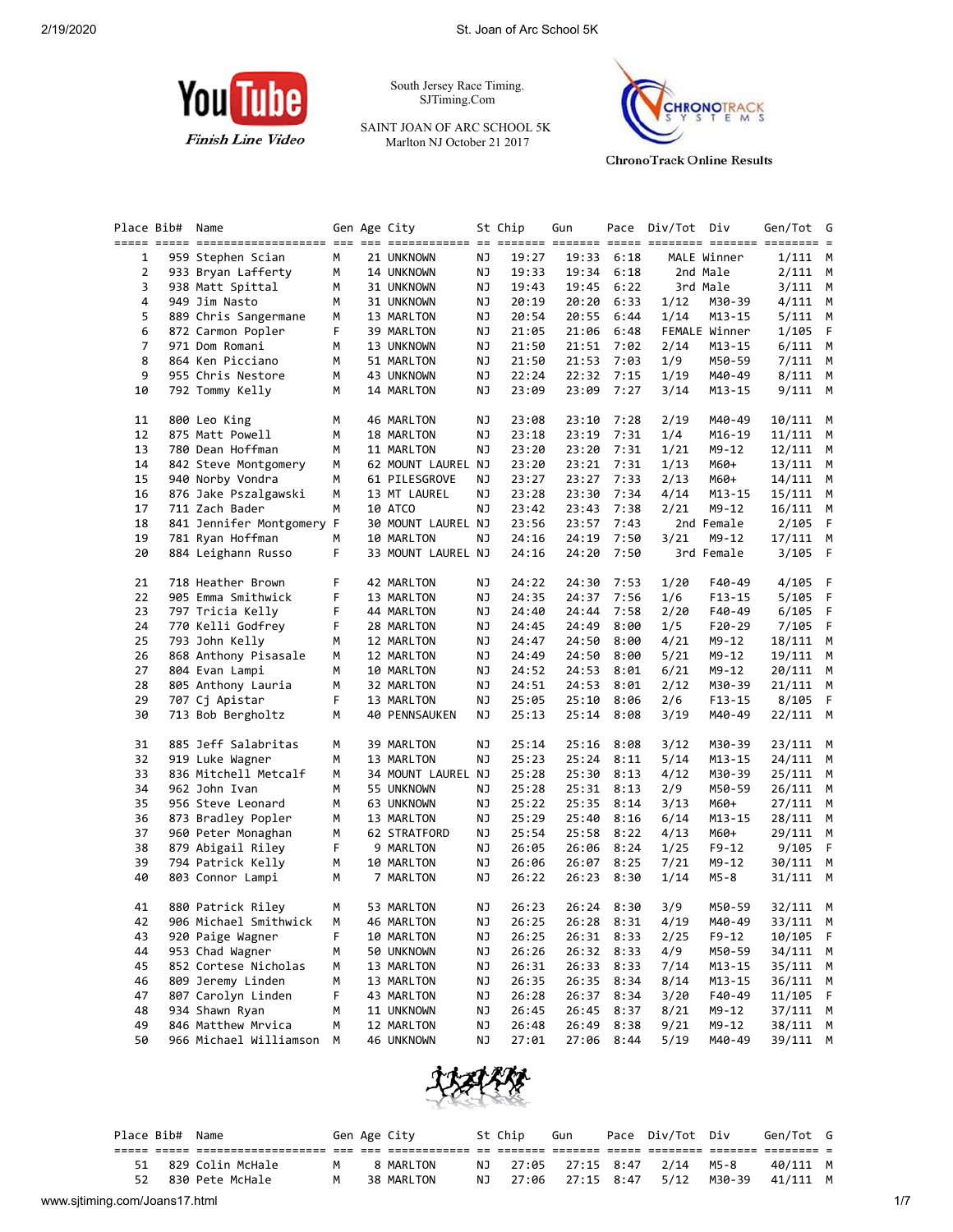| 53  | 958 Kathy Scian           | F   | 50 UNKNOWN         | NJ | 27:37 | 27:43       | 8:56 | 1/12  | F50-59     | 12/105 | F  |
|-----|---------------------------|-----|--------------------|----|-------|-------------|------|-------|------------|--------|----|
| 54  | 952 Katie Zera            | F   | 34 UNKNOWN         | ΝJ | 27:55 | 27:59       | 9:01 | 1/13  | F30-39     | 13/105 | F  |
| 55  | 813 Danny Luczak          | М   | 13 MARLTON         | ΝJ | 28:17 | 28:18       | 9:07 | 9/14  | $M13 - 15$ | 42/111 | M  |
| 56  | 817 Thomas Madorno        | М   | 14 MARLTON         | NJ | 28:41 | 28:45       | 9:15 | 10/14 | $M13 - 15$ | 43/111 | М  |
| 57  | 734 Dorothy Daly          | F   | 49 MARLTON         | ΝJ | 28:40 | 28:45       | 9:15 | 4/20  | F40-49     | 14/105 | F  |
| 58  | 964 Corel Garnido         | M   | 14 UNKNOWN         | ΝJ | 28:38 | 28:45       | 9:16 | 11/14 | $M13 - 15$ | 44/111 | M  |
| 59  | 882 Linda Rudi            | F   | 50 GLASSBORO       | ΝJ | 28:42 | 28:49       | 9:17 | 2/12  | F50-59     | 15/105 | F  |
| 60  | 941 Denise Vondra         | F   | 62 PILESGROVE      | NJ | 28:51 | 28:55       | 9:19 | 1/5   | F60+       | 16/105 | F  |
|     |                           |     |                    |    |       |             |      |       |            |        |    |
| 61  | 742 Jeffrey Denick        | М   | 42 MARLTON         | NJ | 29:09 | 29:13       | 9:25 | 6/19  | M40-49     | 45/111 | M  |
| 62  | 911 Aj Tedeschi           | M   | 12 MARLTON         | NJ | 29:13 | 29:15       | 9:25 | 10/21 | $M9 - 12$  | 46/111 | M  |
| 63  | 912 Anthony Tedeschi      | M   | 48 MARLTON         | ΝJ | 29:09 | 29:25       | 9:28 | 7/19  | M40-49     | 47/111 | М  |
| 64  | 950 Tom Nasto             | M   | 60 UNKNOWN         | NJ | 29:25 | 29:28       | 9:29 | 5/13  | M60+       | 48/111 | М  |
| 65  | 747 Alexander Dietz       | M   | 9 MARLTON          | NJ | 29:43 | 29:44       | 9:35 | 11/21 | $M9 - 12$  | 49/111 | M  |
| 66  | 814 Paige Luczak          | F   | 14 MARLTON         | ΝJ | 29:54 | 30:02       | 9:40 | 3/6   | $F13 - 15$ | 17/105 | F  |
| 67  | 767 Courtney Gilham       | F   | 32 VOORHEES        | ΝJ | 29:50 | 30:04       | 9:41 | 2/13  | F30-39     | 18/105 | F  |
| 68  |                           | M   |                    | NJ | 30:00 | 30:14       | 9:44 | 8/19  |            |        | M  |
|     | 877 Chris Pszalgawski     |     | 48 MT LAUREL       |    |       |             |      |       | M40-49     | 50/111 |    |
| 69  | 895 Pamela Schroeder      | F   | 51 MARLTON         | NJ | 30:11 | 30:15       | 9:45 | 3/12  | F50-59     | 19/105 | F  |
| 70  | 761 Sue Fortuna           | F   | 39 MOUNT LAUREL NJ |    | 30:13 | 30:18       | 9:46 | 3/13  | F30-39     | 20/105 | F  |
| 71  | 859 Dominic Passarella    | М   | 10 VOORHEES        | ΝJ | 30:46 | 30:46       | 9:54 | 12/21 | M9-12      | 51/111 | M  |
| 72  | 858 Vince Passarella      | M   | 42 VOORHEES        | NJ | 30:35 | 30:46       | 9:55 | 9/19  | M40-49     | 52/111 | M  |
| 73  | 827 Charlie Maratea       | M   | 13 MARLTON         | NJ | 30:46 | 30:47       | 9:55 | 12/14 |            |        |    |
| 74  |                           |     |                    |    |       |             |      |       | $M13 - 15$ | 53/111 | М  |
|     | 838 Asher Miller          | M   | 6 MARLTON          | ΝJ | 30:17 | 30:47       | 9:55 | 3/14  | M5-8       | 54/111 | M  |
| 75  | 714 Marcelo Bisicchia     | M   | 13 MARLTON         | ΝJ | 30:49 | 30:49 9:55  |      | 13/14 | $M13 - 15$ | 55/111 | M  |
| 76  | 932 Jill Zalis            | F   | 50 MARLTON         | NJ | 31:12 | 31:20 10:05 |      | 4/12  | F50-59     | 21/105 | F  |
| 77  | 954 Sheila Wagner         | F   | 43 UNKNOWN         | ΝJ | 31:12 | 31:20 10:05 |      | 5/20  | F40-49     | 22/105 | F  |
| 78  | 893 Zoey Schaeffer        | F   | 13 LUMBERTON       | ΝJ | 31:19 | 31:28 10:08 |      | 4/6   | $F13 - 15$ | 23/105 | F. |
| 79  | 837 Jason Miller          | М   | 38 MARLTON         | NJ | 31:06 | 31:35 10:10 |      | 6/12  | M30-39     | 56/111 | M  |
| 80  | 839 Lenora Miller         | F   | 4 MARLTON          | ΝJ | 31:04 | 31:35 10:10 |      |       |            | 24/105 | F  |
| 81  | 909 Joanne Swifthummel    | - F | 57 MARLTON         | NJ | 31:25 | 31:36 10:11 |      | 5/12  | F50-59     | 25/105 | F  |
| 82  | 715 Brandon Blake         | M   | 34 MOUNT LAUREL NJ |    | 31:35 | 31:49 10:15 |      | 7/12  | M30-39     | 57/111 | М  |
| 83  | 965 Kevin Callaghan       | М   | 63 UNKNOWN         | ΝJ | 31:47 | 32:00 10:18 |      | 6/13  | M60+       | 58/111 | M  |
| 84  | 853 Tom, Jr Nolan         | M   | 62 MARLTON         | NJ | 31:49 | 32:00 10:18 |      | 7/13  | M60+       | 59/111 | М  |
| 85  | 951 Thomas Keenan         | М   | 52 UNKNOWN         | NJ | 31:47 | 32:01 10:19 |      | 5/9   | M50-59     | 60/111 | М  |
| 86  |                           | F.  | 50 LUMBERTON       | ΝJ | 32:00 | 32:11 10:22 |      | 6/12  | F50-59     | 26/105 | F  |
|     | 891 Mary Cay Schaeffer    |     |                    |    |       |             |      |       |            |        |    |
| 87  | 828 Brian McGory          | М   | 46 MARLTON         | NJ | 32:13 | 32:13 10:23 |      | 10/19 | M40-49     | 61/111 | M  |
| 88  | 811 Reagan Luczak         | F   | 11 MARLTON         | NJ | 32:13 | 32:17 10:24 |      | 3/25  | $F9 - 12$  | 27/105 | F  |
| 89  | 907 Paul Snyder           | М   | 65 MARLTON         | ΝJ | 32:34 | 32:41 10:31 |      | 8/13  | M60+       | 62/111 | M  |
| 90  | 936 Colin Mitchell        | М   | 12 UNKNOWN         | NJ | 32:43 | 32:43 10:32 |      | 13/21 | M9-12      | 63/111 | M  |
| 91  | 776 Liam Harkins          | М   | 7 MARLTON          | ΝJ | 32:48 | 32:48 10:34 |      | 4/14  | M5-8       | 64/111 | M  |
| 92  | 922 Matt Weiss            | М   | 12 MARLTON         | NJ | 32:51 | 32:53 10:35 |      | 14/21 | $M9 - 12$  | 65/111 | М  |
| 93  | 816 Michael Madorno       | М   | 45 MARLTON         | NJ | 32:49 | 32:59 10:37 |      | 11/19 | M40-49     | 66/111 | М  |
| 94  | 871 Steven Pisasale       | M   | 55 MARLTON         | ΝJ | 32:38 | 33:04 10:39 |      | 6/9   | M50-59     | 67/111 | M  |
| 95  | 878 Patty Muscella Psza F |     | 47 MT LAUREL       | NJ | 32:55 | 33:10 10:41 |      | 6/20  | F40-49     | 28/105 | F  |
| 96  | 788 Kelly Jones           | F   | 38 MARLTON         | ΝJ | 33:13 | 33:17 10:43 |      | 4/13  | F30-39     | 29/105 | F  |
| 97  | 744 Jack Denick           | М   | 12 MARLTON         | ΝJ | 33:23 | 33:25 10:46 |      | 15/21 | M9-12      | 68/111 | M  |
| 98  | 822 John Maney            | M   | 8 MARLTON          | NJ | 33:28 | 33:38 10:50 |      | 5/14  | $M5 - 8$   | 69/111 | M  |
| 99  | 821 Dan Maney             | М   | 50 MARLTON         | NJ | 33:29 | 33:40 10:50 |      | 7/9   | M50-59     | 70/111 | М  |
| 100 | 854 Bob O'Brien           | M   | 32 MARLTON         | NJ | 33:34 | 33:51 10:54 |      | 8/12  | M30-39     | 71/111 | M  |
|     |                           |     |                    |    |       |             |      |       |            |        |    |



| Place Bib# | Name                  |           | Gen Age City       |     | St Chip | Gun | Pace        | Div/Tot | Div        | Gen/Tot G |     |
|------------|-----------------------|-----------|--------------------|-----|---------|-----|-------------|---------|------------|-----------|-----|
|            | =================     | $==  == $ | =======            |     |         |     |             |         | =======    |           |     |
| 101        | 843 Ray Mroczkowski   | м         | 66 TABERNACLE      | NJ. | 34:11   |     | 34:27 11:06 | 9/13    | M60+       | 72/111 M  |     |
| 102        | 913 Sabrina Towell    | F         | 9 PENNSAUKEN       | ΝJ  | 34:54   |     | 34:54 11:14 | 4/25    | $F9-12$    | 30/105 F  |     |
| 103        | 855 Norman Ostroff    | М         | 71 CHERRY HILL     | ΝJ  | 34:53   |     | 35:06 11:18 | 10/13   | M60+       | 73/111    | M   |
| 104        | 833 Ci Melillo        | м         | 9 MEDFORD          | ΝJ  | 35:01   |     | 35:22 11:23 | 16/21   | M9-12      | 74/111    | M   |
| 105        | 834 Giana Melillo     | F         | 7 MEDFORD          | ΝJ  | 35:49   |     | 35:49 11:32 | 1/11    | $F5-8$     | 31/105 F  |     |
| 106        | 890 Christian Sawn    | м         | 12 MARLTON         | ΝJ  | 36:04   |     | 36:07 11:38 | 17/21   | M9-12      | 75/111    | M   |
| 107        | 860 Gina Patel        | F         | 36 PHILADELPHIA PA |     | 36:10   |     | 36:19 11:42 | 5/13    | F30-39     | 32/105 F  |     |
| 108        | 957 Reagan Zalis      |           | 09 UNKNOWN         | ΝJ  | 36:46   |     | 36:48 11:51 | 5/25    | $F9-12$    | 33/105 F  |     |
| 109        | 939 Jen Cyphers       | F         | 37 UNKNOWN         | ΝJ  | 36:43   |     | 36:49 11:51 | 6/13    | F30-39     | 34/105    | F   |
| 110        | 812 Sammie Luczak     | F         | 10 MARLTON         | ΝJ  | 36:47   |     | 36:50 11:52 | 6/25    | $F9-12$    | 35/105 F  |     |
|            |                       |           |                    |     |         |     |             |         |            |           |     |
| 111        | 735 Catherine Daniels | F         | 39 MARLTON         | ΝJ  | 36:40   |     | 36:52 11:52 | 7/13    | F30-39     | 36/105 F  |     |
| 112        | 818 Rebecca Madorno   | F.        | 13 MARLTON         | ΝJ  | 37:28   |     | 37:39 12:07 | 5/6     | $F13 - 15$ | 37/105    | - F |
| 113        | 760 John Fomey        | м         | 31 MARLTON         | NJ  | 37:28   |     | 37:39 12:07 | 9/12    | M30-39     | 76/111    | M   |
| 114        | 702 Dominic Anzideo   | М         | 44 VOORHEES        | NJ  | 37:40   |     | 37:50 12:11 | 12/19   | M40-49     | 77/111    | M   |
| 115        | 751 Anthony Dimattia  | M         | 12 MARLTON         | NJ  | 37:42   |     | 37:51 12:11 | 18/21   | M9-12      | 78/111    | M   |
| 116        | 930 Grace Woitylak    | F         | 9 MARLTON          | NJ  | 37:50   |     | 37:52 12:12 | 7/25    | $F9 - 12$  | 38/105    | F   |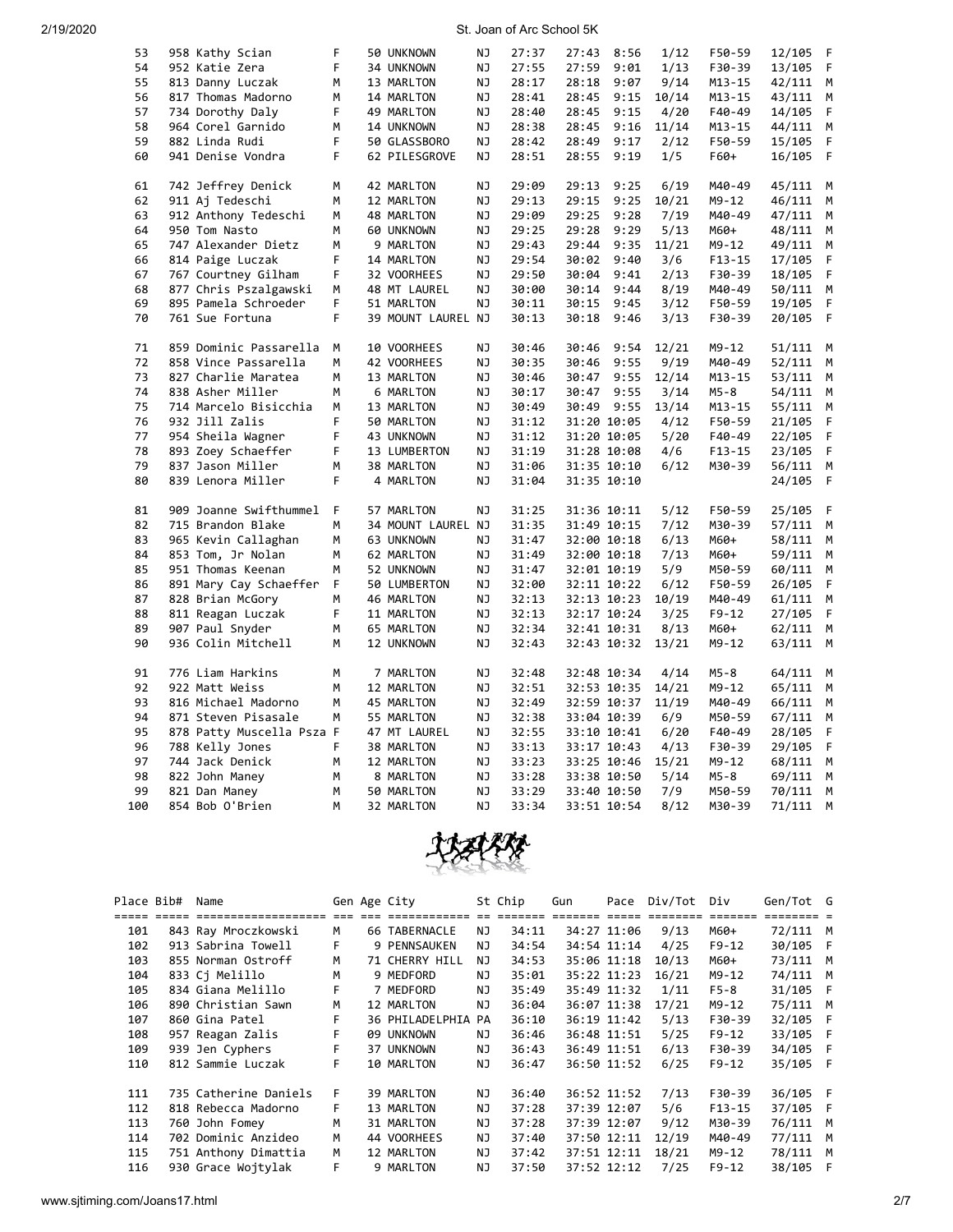| 117 | 750 Christine Dimattia    | F  | 40 MARLTON        | ΝJ        | 37:44 | 37:53 12:12 |             | 7/20  | F40-49     | 39/105 | - F  |
|-----|---------------------------|----|-------------------|-----------|-------|-------------|-------------|-------|------------|--------|------|
| 118 | 928 John Winter Jr        | M  | 43 VOORHEES       | <b>NJ</b> | 37:55 | 37:55 12:13 |             | 13/19 | M40-49     | 79/111 | M    |
| 119 | 820 Stephanie Magee       | F. | 28 VOORHEES       | NJ        | 37:56 | 37:56 12:13 |             | 2/5   | $F20-29$   | 40/105 | F    |
| 120 | 881 Liam Rourke           | M  | 8 MARLTON         | <b>NJ</b> | 38:59 | 39:02 12:34 |             | 6/14  | $M5-8$     | 80/111 | M    |
|     |                           |    |                   |           |       |             |             |       |            |        |      |
| 121 | 708 Paulie Apistar        | M  | 10 MARLTON        | NJ        | 39:24 | 39:26 12:42 |             | 19/21 | $M9 - 12$  | 81/111 | M    |
| 122 | 819 Noah Madorno          | F. | 10 MARLTON        | <b>NJ</b> | 39:24 | 39:26 12:42 |             | 8/25  | $F9 - 12$  | 41/105 | F    |
| 123 | 745 Samuel Denick         | M  | 9 MARLTON         | NJ        | 39:26 | 39:27 12:42 |             | 20/21 | $M9 - 12$  | 82/111 | M    |
| 124 | 706 Rebecca Apistar       | F. | 46 MARLTON        | <b>NJ</b> | 39:24 | 39:35 12:45 |             | 8/20  | F40-49     | 42/105 | F.   |
| 125 | 739 Frank Defeo           | M  | 40 MARLTON        | <b>NJ</b> | 40:16 | 40:35 13:04 |             | 14/19 | M40-49     | 83/111 | M    |
| 126 | 741 Michael Defeo         | M  | 4 MARLTON         | <b>NJ</b> | 40:16 | 40:35 13:04 |             |       |            | 84/111 | M    |
| 127 | 862 Anthony Vincent Pep M |    | 8 MARLTON         | NJ        | 40:30 |             | 40:54 13:10 | 7/14  | $M5-8$     | 85/111 | М    |
| 128 | 861 Annemarie Pepe        | F. | 40 MARLTON        | NJ        | 40:26 | 40:55 13:10 |             | 9/20  | F40-49     | 43/105 | F    |
| 129 | 870 Lisa Pisasale         | F  | 48 MARLTON        | NJ        | 40:39 | 41:04 13:13 |             | 10/20 | F40-49     | 44/105 | F    |
| 130 | 863 Alexa Grace Pepe      | F  | 1 MARLTON         | NJ        | 40:36 | 41:04 13:13 |             |       |            | 45/105 | $-F$ |
|     |                           |    |                   |           |       |             |             |       |            |        |      |
| 131 | 795 Nora Kelly            | F  | 8 MARLTON         | NJ        | 41:06 | 41:10 13:15 |             | 2/11  | $F5-8$     | 46/105 | - F  |
| 132 | 774 Angela Harkins        | F  | 51 MARLTON        | <b>NJ</b> | 41:06 | 41:12 13:16 |             | 7/12  | F50-59     | 47/105 | F    |
| 133 | 782 Christina Hrin        | F. | 47 MOUNT LAUREL   | NJ        | 41:11 | 41:15 13:17 |             | 11/20 | F40-49     | 48/105 | F    |
| 134 | 712 Mark Berenato         | M  | 46 MARLTON        | NJ        | 41:49 | 41:49 13:28 |             | 15/19 | M40-49     | 86/111 | M    |
| 135 | 737 Jude Deannuntis       | M  | 7 MARLTON         | NJ        | 41:29 | 41:49 13:28 |             | 8/14  | $M5-8$     | 87/111 | M    |
| 136 | 701 Nanette Alonzo        | F. | 46 MARLTON        | NJ        | 41:50 | 41:50 13:28 |             | 12/20 | F40-49     | 49/105 | F    |
| 137 | 927 Giada Winter          | F  | 9 MARLTON         | NJ        | 41:50 | 41:50 13:28 |             | 9/25  | $F9 - 12$  | 50/105 | F    |
| 138 | 786 Ag Hwang              | F  | 12 MEDFORD        | NJ        | 41:45 | 41:51 13:28 |             | 10/25 | $F9 - 12$  | 51/105 | F    |
| 139 | 925 Morgan Williamson     | F. | 12 MARLTON        | NJ.       | 41:47 | 41:54 13:30 |             | 11/25 | $F9 - 12$  | 52/105 | F    |
| 140 | 736 Liza Deannuntis       | F  | 51 MARLTON        | NJ        | 41:36 | 41:55 13:30 |             | 8/12  | F50-59     | 53/105 | - F  |
|     |                           |    |                   |           |       |             |             |       |            |        |      |
| 141 | 946 Kyra Steinmetz        | F  | 06 UNKNOWN        | ΝJ        | 42:05 | 42:14 13:36 |             | 12/25 | $F9 - 12$  | 54/105 | - F  |
| 142 | 749 Krista Dimattia       | F. | 8 MARLTON         | NJ        | 42:07 | 42:16 13:37 |             | 3/11  | $F5-8$     | 55/105 | F    |
| 143 | 748 Ed Dimattia           | M  | 43 MARLTON        | <b>NJ</b> | 42:06 | 42:16 13:37 |             | 16/19 | M40-49     | 88/111 | M    |
| 144 | 866 Bridget Pickel        | F  | 5 MARLTON         | <b>NJ</b> | 42:08 | 42:18 13:37 |             | 4/11  | $F5-8$     | 56/105 | F    |
| 145 | 865 David Pickel          | M  | 38 MARLTON        | <b>NJ</b> | 43:17 | 43:27 13:59 |             | 10/12 | M30-39     | 89/111 | M    |
| 146 | 867 Norah Pickel          | F  | 7 MARLTON         | <b>NJ</b> | 43:18 | 43:27 13:59 |             | 5/11  | $F5-8$     | 57/105 | F.   |
| 147 | 900 Johnny Sharp          | М  | 13 VOORHEES       | <b>NJ</b> | 43:19 | 43:27 14:00 |             | 14/14 | $M13 - 15$ | 90/111 | М    |
| 148 | 963 Bill Harkins          | M  | 50 UNKNOWN        | <b>NJ</b> | 43:24 | 43:30 14:00 |             | 8/9   | M50-59     | 91/111 | M    |
| 149 | 915 Mike Uricheck         | M  | 49 MAPLE SHADE    | NJ        | 44:40 | 44:50 14:26 |             | 17/19 | M40-49     | 92/111 | M    |
| 150 | 945 Zoe Steinmetz         | F  | <b>08 UNKNOWN</b> | NJ        | 46:05 | 46:14 14:53 |             | 13/25 | $F9 - 12$  | 58/105 | F    |
|     |                           |    |                   |           |       |             |             |       |            |        |      |



| Place Bib# | Name                                                                                                            |    | Gen Age City      |           | St Chip | Gun |                 | Pace Div/Tot Div |           | Gen/Tot G |     |
|------------|-----------------------------------------------------------------------------------------------------------------|----|-------------------|-----------|---------|-----|-----------------|------------------|-----------|-----------|-----|
|            | <u>stice code concertivelemente del que estimanente si accial ancien code acciale acciale acciale acciale s</u> |    |                   |           |         |     |                 |                  |           |           |     |
| 151        | 824 Christina Manfredo F                                                                                        |    | 38 MARLTON        | NJ.       | 46:18   |     | 46:18 14:54     | 8/13             | F30-39    | 59/105 F  |     |
| 152        | 825 Rina Manfredo                                                                                               | F  | 9 MARLTON         | NJ        | 46:16   |     | 46:18 14:55     | 14/25            | $F9 - 12$ | 60/105 F  |     |
| 153        | 944 Gary Steinmetz                                                                                              | M  | 42 UNKNOWN        | NJ.       | 46:17   |     | 46:26 14:57     | 18/19            | M40-49    | 93/111 M  |     |
| 154        | 869 Steven, Jr. Pisasal M                                                                                       |    | 8 MARLTON         | NJ        | 46:18   |     | 46:42 15:02     | 9/14             | $M5-8$    | 94/111 M  |     |
| 155        | 848 Zachary Mrvica                                                                                              | M  | 8 MARLTON         | NJ        | 46:42   |     | 46:46 15:04     | 10/14            | $M5-8$    | 95/111 M  |     |
| 156        | 740 Brian Defeo                                                                                                 | M  | 7 MARLTON         | NJ        | 46:42   |     | 46:47 15:04     | 11/14            | $M5-8$    | 96/111 M  |     |
| 157        | 743 Anna Denick                                                                                                 | F  | 11 MARLTON        | NJ        | 46:51   |     | 46:56 15:07     | 15/25            | $F9 - 12$ | 61/105 F  |     |
| 158        | 916 Christopher Wachter M                                                                                       |    | 9 MOUNT LAUREL NJ |           | 46:59   |     | 47:01 15:08     | 21/21            | $M9 - 12$ | 97/111 M  |     |
| 159        | 789 Kevin Jones                                                                                                 | м  | 38 MARLTON        | NJ        | 46:58   |     | 47:02 15:09     | 11/12            | M30-39    | 98/111    | M   |
| 160        | 926 MacKenzie Williamso F                                                                                       |    | 11 MARLTON        | NJ        | 46:58   |     | 47:02 15:09     | 16/25            | $F9 - 12$ | 62/105 F  |     |
|            |                                                                                                                 |    |                   |           |         |     |                 |                  |           |           |     |
| 161        | 710 Julia Bader                                                                                                 | F  | 7 ATCO            | NJ.       | 47:49   |     | 47:53 15:25     | 6/11             | $F5-8$    | 63/105 F  |     |
| 162        | 785 Af Hwang                                                                                                    | F  | 9 MEDFORD         | <b>NJ</b> | 48:08   |     | 48:10 15:30     | 17/25            | $F9 - 12$ | 64/105 F  |     |
| 163        | 738 Rachael Defeo                                                                                               | F  | 39 MARLTON        | NJ        | 48:13   |     | 48:31 15:37     | 9/13             | F30-39    | 65/105 F  |     |
| 164        | 844 Lisa Mrvica                                                                                                 | F  | 43 MARLTON        | <b>NJ</b> | 48:26   |     | 48:32 15:37     | 13/20            | F40-49    | 66/105    | - F |
| 165        | 756 Jaxon Egberts                                                                                               | M  | 6 HADDONFIELD     | NJ        | 49:08   |     | 49:22 15:54     | 12/14            | $M5-8$    | 99/111 M  |     |
| 166        | 728 Chelsey Conway                                                                                              | F  | 33 HADDONFIELD    | NJ        | 49:09   |     | 49:22 15:54     | 10/13            | F30-39    | 67/105 F  |     |
| 167        | 777 Joanne Harrison                                                                                             | F  | 53 HOCKESSIN      | <b>DE</b> | 49:18   |     | 49:31 15:57     | 9/12             | F50-59    | 68/105 F  |     |
| 168        | 904 Robert Smith                                                                                                | M  | 75 MARLTON        | NJ.       | 49:19   |     | 49:32 15:57     | 11/13            | M60+      | 100/111 M |     |
| 169        | 967 Sheila Oneill Hanno F                                                                                       |    | 62 UNKNOWN        | NJ.       | 49:41   |     | $50:13$ $16:10$ | 2/5              | F60+      | 69/105    | -F  |
| 170        | 762 Caroline Giblin                                                                                             | F. | 29 VINCENTOWN     | NJ        | 50:42   |     | 50:42 16:20     | 3/5              | F20-29    | 70/105 F  |     |
| 171        | 766 Erin Giblin                                                                                                 | F  | 2 VINCENTOWN      | NJ.       | 50:46   |     | 50:46 16:21     |                  |           | 71/105 F  |     |
| 172        | 764 Emily Giblin                                                                                                | F  | 7 VINCENTOWN      | NJ.       | 50:46   |     | 50:46 16:21     | 7/11             | $F5-8$    | 72/105 F  |     |
| 173        | 765 Eva Giblin                                                                                                  | F  | 4 VINCENTOWN      | NJ        | 50:46   |     | 50:46 16:21     |                  |           | 73/105 F  |     |
| 174        | 763 Paul Giblin                                                                                                 | M  | 33 VINCENTOWN     | NJ        | 50:46   |     | 50:46 16:21     | 12/12            | M30-39    | 101/111 M |     |
| 175        | 887 Brianna Salabritas                                                                                          | F  | 8 MARLTON         | NJ.       | 51:09   |     | 51:16 16:30     | 8/11             | $F5-8$    | 74/105 F  |     |
| 176        | 716 Leyla Bloemker                                                                                              | F  | 9 VOORHEES        | NJ.       | 51:09   |     | 51:17 16:31     | 18/25            | $F9 - 12$ | 75/105 F  |     |
| 177        | 888 Emily Salabritas                                                                                            | F. | 6 MARLTON         | ΝJ        | 51:12   |     | 51:20 16:32     | 9/11             | $F5-8$    | 76/105 F  |     |
| 178        | 942 Saylor Fraley                                                                                               | F. | 09 UNKNOWN        | ΝJ        | 51:12   |     | 51:20 16:32     | 19/25            | $F9 - 12$ | 77/105    | - F |
| 179        | 898 Ken Serembus                                                                                                | M  | 50 MARLTON        | NJ        | 52:49   |     | 53:06 17:06     | 9/9              | M50-59    | 102/111 M |     |
| 180        | 897 Karen Serembus                                                                                              | F  | 51 MARLTON        | NJ        | 52:48   |     | 53:06 17:06     | 10/12            | F50-59    | 78/105    | F   |
|            |                                                                                                                 |    |                   |           |         |     |                 |                  |           |           |     |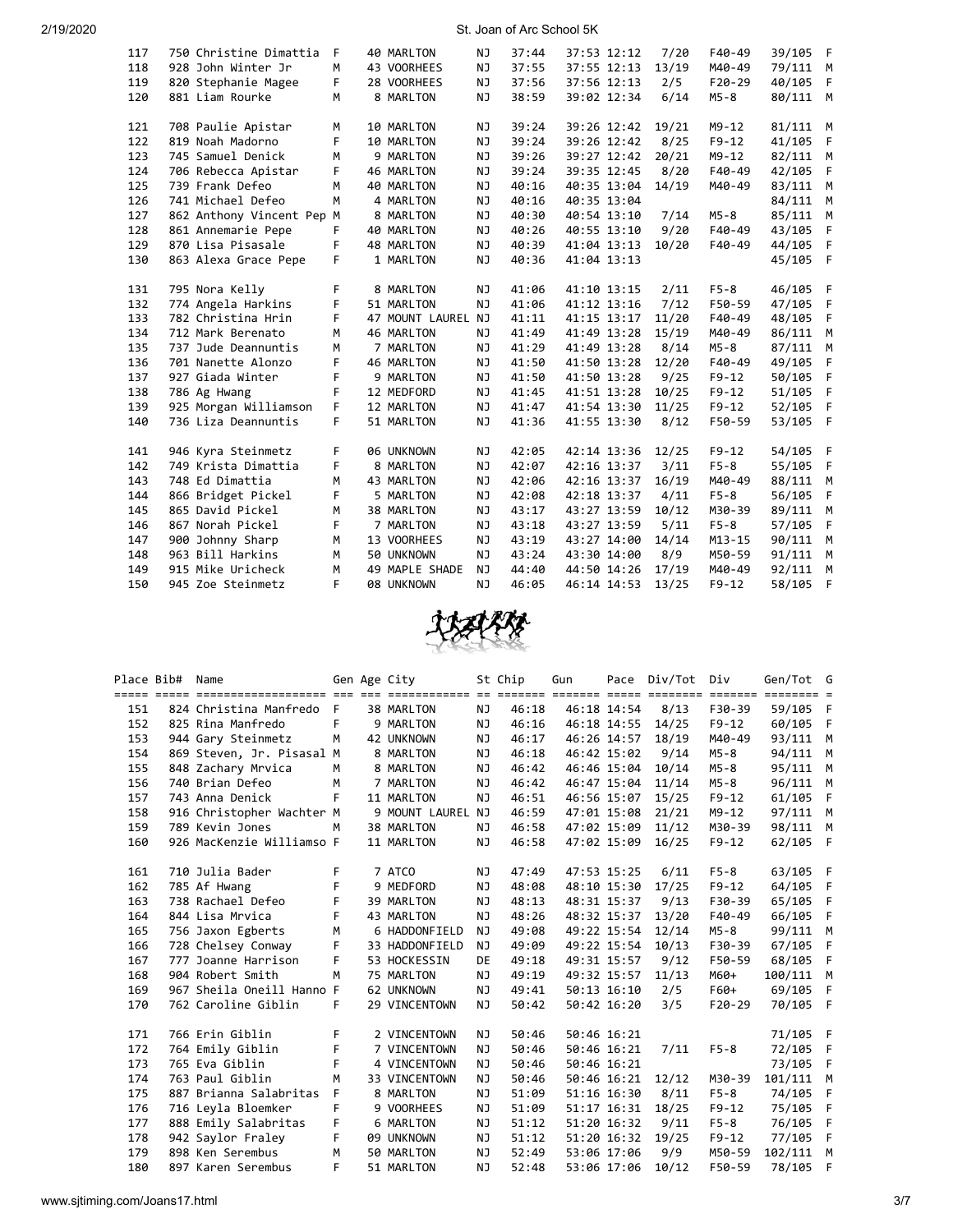| 181 | 921 Jess Way           | F  | 26 CINNAMINSON | NJ | 52:53 | 53:15 17:09 | 4/5   | $F20-29$ | 79/105 F |     |
|-----|------------------------|----|----------------|----|-------|-------------|-------|----------|----------|-----|
| 182 | 790 Shannon Jones      | F  | 8 MARLTON      | NJ | 52:54 | 53:16 17:09 | 10/11 | $F5-8$   | 80/105 F |     |
| 183 | 717 Jennifer Bradfield | F. | 35 WEST BERLIN | NJ | 52:54 | 53:16 17:09 | 11/13 | F30-39   | 81/105   | - F |
| 184 | 969 Katie Gemino       | F  | 25 UNKNOWN     | NJ | 52:53 | 53:19 17:10 | 5/5   | $F20-29$ | 82/105   | - F |
| 185 | 791 Madison Jones      | F  | 11 MARLTON     | NJ | 53:07 | 53:25 17:12 | 20/25 | $F9-12$  | 83/105 F |     |
| 186 | 886 Nicole Salabritas  | F. | 38 MARLTON     | NJ | 55:46 | 55:54 18:00 | 12/13 | F30-39   | 84/105 F |     |
| 187 | 924 Katie Williamson   | F. | 41 MARLTON     | NJ | 55:36 | 55:59 18:02 | 14/20 | F40-49   | 85/105   | - F |
| 188 | 935 Meg Mitchell       | F  | 43 UNKNOWN     | NJ | 55:35 | 55:59 18:02 | 15/20 | F40-49   | 86/105   | - F |
| 189 | 918 Rose Wager         | F  | 60 ATCO        | NJ | 55:59 | 56:23 18:09 | 3/5   | F60+     | 87/105 F |     |
| 190 | 917 James Wager        | м  | 60 ATCO        | NJ | 55:58 | 56:24 18:09 | 12/13 | M60+     | 103/111  | M   |
|     |                        |    |                |    |       |             |       |          |          |     |
| 191 | 929 Sue Wojtylak       | F. | 45 MARLTON     | NJ | 56:14 | 56:38 18:14 | 16/20 | F40-49   | 88/105 F |     |
|     |                        |    |                |    |       |             |       |          |          |     |
| 192 | 931 Hope Wojtylak      | F  | 5 MARLTON      | NJ | 56:14 | 56:40 18:15 | 11/11 | $F5-8$   | 89/105 F |     |
| 193 | 826 Angelina Manfredo  | F. | 9 MARLTON      | NJ | 57:41 | 58:03 18:42 | 21/25 | $F9-12$  | 90/105 F |     |
| 194 | 799 Declan Kelly       | M  | 5 MARLTON      | NJ | 57:40 | 58:11 18:44 | 13/14 | M5-8     | 104/111  | M   |
| 195 | 943 Carolyn McHale     | F  | 70 UNKNOWN     | NJ | 57:51 | 58:11 18:44 | 4/5   | F60+     | 91/105 F |     |
| 196 | 754 Amy Douglas        | F  | 42 BLACKWOOD   | NJ | 57:52 | 58:16 18:46 | 17/20 | F40-49   | 92/105   | F   |
| 197 | 961 Kate Matale        | F  | 38 UNKNOWN     | NJ | 57:58 | 58:16 18:46 | 13/13 | F30-39   | 93/105 F |     |
| 198 | 894 Ted Schearer       | м  | 70 MARLTON     | NJ | 58:01 | 58:20 18:47 | 13/13 | M60+     | 105/111  | M   |
| 199 | 968 Dubravka Cortese   | F. | 50 UNKNOWN     | NJ | 58:06 | 58:30 18:50 | 11/12 | F50-59   | 94/105   | - F |
| 200 | 798 Melanie Kelly      | F  | 41 MARLTON     | NJ | 57:59 | 58:31 18:50 | 18/20 | F40-49   | 95/105   | - F |



| Place Bib# |             | Name                   |    | Gen Age City                             |     | St Chip                  | Gun         | Pace        | Div/Tot                     | Div       | Gen/Tot G |    |
|------------|-------------|------------------------|----|------------------------------------------|-----|--------------------------|-------------|-------------|-----------------------------|-----------|-----------|----|
|            | ===== ===== |                        |    |                                          |     |                          |             | $==$        | $=$ $=$ $=$ $=$ $=$ $=$ $=$ | =======   |           |    |
| 201        |             | 883 Angelique Rudi     | F. | 17 GLASSBORO                             | NJ. | 58:02                    |             | 58:33 18:51 | 1/1                         | F16-19    | 96/105 F  |    |
| 202        |             | 970 Alex Gredzinski    | м  | 19 UNKNOWN                               | ΝJ  | 58:01                    |             | 58:33 18:51 | 2/4                         | M16-19    | 106/111 M |    |
| 203        |             | 775 Gabby Harkins      | F  | 10 MARLTON                               | ΝJ  | 58:30                    |             | 58:34 18:51 | 22/25                       | $F9-12$   | 97/105 F  |    |
| 204        |             | 753 Lily Donato        | F  | 9 MARLTON                                | ΝJ  | 58:31                    |             | 58:34 18:51 | 23/25                       | $F9-12$   | 98/105 F  |    |
| 205        |             | 752 Roseanne Donato    | F. | 56 MARLTON                               | NJ. | 58:29                    |             | 58:38 18:53 | 12/12                       | F50-59    | 99/105 F  |    |
| 206        |             | 850 Joseph Muhlberger  | м  | 7 MOUNT LAUREL NJ                        |     | 59:32                    |             | 59:32 19:10 | 14/14                       | M5-8      | 107/111 M |    |
| 207        |             | 851 Matthew Muhlberger | м  | 3 MOUNT LAUREL NJ                        |     | 59:36                    | 59:36 19:11 |             |                             |           | 108/111 M |    |
| 208        |             | 787 Patricia Ingelido  | F. | 40 MOUNT LAUREL NJ                       |     | 59:36                    |             | 59:36 19:11 | 19/20                       | F40-49    | 100/105 F |    |
| 209        |             | 746 Matt Didonato      | М  | 17 MEDFORD                               | ΝJ  | 59:38                    | 59:46 19:15 |             | 3/4                         | $M16-19$  | 109/111 M |    |
| 210        |             | 914 Sarah Towell       | F  | 12 PENNSAUKEN                            | NJ  | 59:42                    |             | 59:47 19:15 | 24/25                       | $F9-12$   | 101/105 F |    |
| 211        |             | 849 Joseph Muhlberger  | м  | 40 MOUNT LAUREL NJ 1:00:02 1:00:02 19:20 |     |                          |             |             | 19/19                       | M40-49    | 110/111   | M  |
| 212        |             | 806 Linda Lauria       | F  | 63 MARLTON                               |     | PA 1:04:12 1:04:12 20:40 |             |             | 5/5                         | F60+      | 102/105   | -F |
| 213        |             | 937 Patrick Gogliuzza  | M  | 18 UNKNOWN                               |     | NJ 1:05:40 1:05:58 21:14 |             |             | 4/4                         | $M16-19$  | 111/111   | M  |
| 214        |             | 772 Kelly Gogliuzza    | F. | 15 MOUNT LAUREL NJ 1:05:43 1:05:59 21:15 |     |                          |             |             | 6/6                         | $F13-15$  | 103/105   | F  |
| 215        |             | 771 Jennifer Gogliuzza | F. | 46 MOUNT LAUREL NJ 1:05:43 1:05:59 21:15 |     |                          |             |             | 20/20                       | F40-49    | 104/105 F |    |
|            |             |                        |    |                                          |     |                          |             |             |                             |           |           |    |
| 216        |             | 773 Erin Gogliuzza     | F  | 10 MOUNT LAUREL NJ 1:05:43 1:06:00 21:15 |     |                          |             |             | 25/25                       | $F9 - 12$ | 105/105 F |    |
|            |             |                        |    |                                          |     |                          |             |             |                             |           |           |    |



### OVERALL WINNERS TOP 3 SCORE

## TOP MALE FINISHERS

|    | Place Bib# | Name                 | Ag City    |     | St Chip | Gun   |
|----|------------|----------------------|------------|-----|---------|-------|
|    |            |                      |            |     |         |       |
|    | 1          | 959 Stephen Scian    | 21 UNKNOWN | ΝJ  | 19:27   | 19:33 |
|    | 2          | 933 Bryan Lafferty   | 14 UNKNOWN | ΝJ  | 19:33   | 19:34 |
|    | 3          | 938 Matt Spittal     | 31 UNKNOWN | ΝJ  | 19:43   | 19:45 |
|    | 4          | 949 Jim Nasto        | 31 UNKNOWN | NJ. | 20:19   | 20:20 |
|    | 5          | 889 Chris Sangermane | 13 MARLTON | NJ. | 20:54   | 20:55 |
|    | 6          | 971 Dom Romani       | 13 UNKNOWN | NJ  | 21:50   | 21:51 |
|    | 7          | 864 Ken Picciano     | 51 MARLTON | NJ  | 21:50   | 21:53 |
| 8  |            | 955 Chris Nestore    | 43 UNKNOWN | NJ  | 22:24   | 22:32 |
| 9  |            | 792 Tommy Kelly      | 14 MARLTON | NJ  | 23:09   | 23:09 |
| 10 |            | 800 Leo King         | 46 MARLTON | ΝJ  | 23:08   | 23:10 |

#### TOP FEMALE FINISHERS

| _____ | --<br>----<br>-- | ------------<br>----<br>$ -$<br>------------------<br>--- | $-$<br>-- | ---------<br>_____________ | $ -$<br>--- | --<br>_____<br>------- | ---<br>------- |
|-------|------------------|-----------------------------------------------------------|-----------|----------------------------|-------------|------------------------|----------------|
|       | س ر<br>___       | -n                                                        |           |                            |             |                        |                |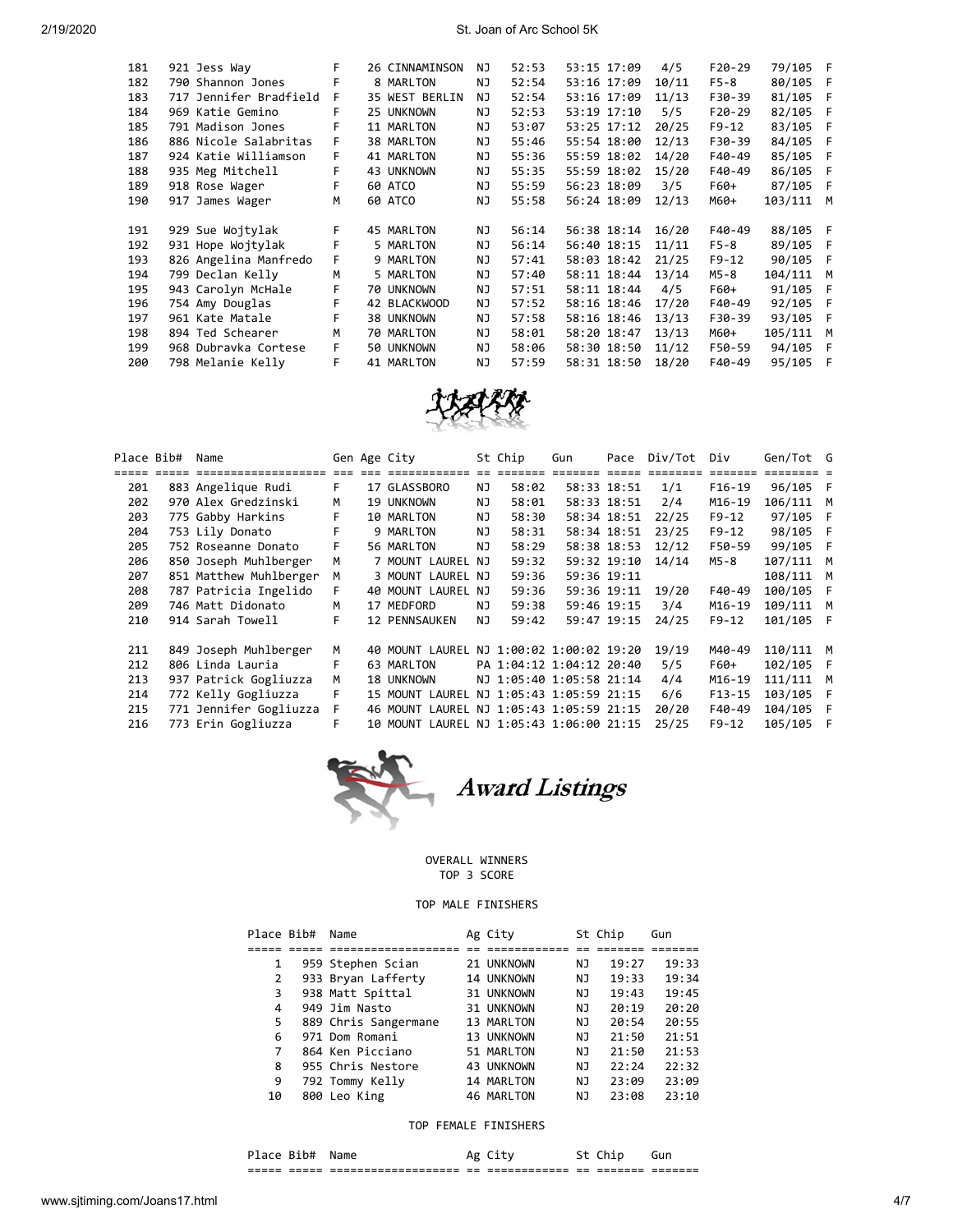| $\mathbf{1}$ | 872 Carmon Popler       | 39 MARLTON         | ΝJ  | 21:05 | 21:06 |
|--------------|-------------------------|--------------------|-----|-------|-------|
| 2            | 841 Jennifer Montgomery | 30 MOUNT LAUREL NJ |     | 23:56 | 23:57 |
| 3.           | 884 Leighann Russo      | 33 MOUNT LAUREL NJ |     | 24:16 | 24:20 |
| 4            | 718 Heather Brown       | 42 MARLTON         | NJ. | 24:22 | 24:30 |
| 5.           | 905 Emma Smithwick      | 13 MARLTON         | NJ  | 24:35 | 24:37 |
| 6            | 797 Tricia Kelly        | 44 MARLTON         | NJ  | 24:40 | 24:44 |
| 7            | 770 Kelli Godfrey       | 28 MARLTON         | NJ. | 24:45 | 24:49 |
| 8            | 707 Cj Apistar          | 13 MARLTON         | ΝJ  | 25:05 | 25:10 |
| 9            | 879 Abigail Riley       | 9 MARLTON          | ΝJ  | 26:05 | 26:06 |
| 10           | 920 Paige Wagner        | 10 MARLTON         | ΝJ  | 26:25 | 26:31 |
|              |                         |                    |     |       |       |



#### AGE-GROUP RESULTS

# MALE AGE GROUP: 5 - 8 (3 WINNERS)

|   | Place Bib# Name |                    | G Spec Age City |           |     | St Gun |
|---|-----------------|--------------------|-----------------|-----------|-----|--------|
|   |                 |                    |                 |           |     |        |
|   |                 | 803 Connor Lampi   |                 | 7 MARLTON | NJ. | 26:23  |
|   |                 | 829 Colin McHale   |                 | 8 MARLTON | NJ. | 27:15  |
| 3 |                 | 838 Asher Miller   |                 | 6 MARLTON | NJ. | 30:47  |
|   |                 | 4 776 Liam Harkins |                 | 7 MARLTON | ΝJ  | 32:48  |
|   |                 | 5 822 John Maney   |                 | 8 MARLTON | ΝJ  | 33:38  |

# FEMALE AGE GROUP: 5 - 8 (3 WINNERS)

| Place Bib# Name |                     | G Spec Age City |           |     | St Gun |
|-----------------|---------------------|-----------------|-----------|-----|--------|
|                 |                     |                 |           |     |        |
|                 | 834 Giana Melillo   |                 | 7 MEDFORD | NJ. | 35:49  |
|                 | 2 795 Nora Kelly    |                 | 8 MARLTON | ΝJ  | 41:10  |
| 3               | 749 Krista Dimattia |                 | 8 MARLTON | ΝJ  | 42:16  |
| 4               | 866 Bridget Pickel  |                 | 5 MARLTON | ΝJ  | 42:18  |
| 5.              | 867 Norah Pickel    |                 | 7 MARLTON | ΝJ  | 43:27  |
|                 |                     |                 |           |     |        |

MALE AGE GROUP: 9 - 12 (3 WINNERS)

| Place Bib# Name |                        | G Spec Age City |            |     | St Gun |
|-----------------|------------------------|-----------------|------------|-----|--------|
|                 |                        |                 |            |     |        |
| $\mathbf{1}$    | 780 Dean Hoffman       |                 | 11 MARLTON | NJ. | 23:20  |
| $\overline{2}$  | 711 Zach Bader         |                 | 10 ATCO    | ΝJ  | 23:43  |
|                 | 3 781 Ryan Hoffman     |                 | 10 MARLTON | ΝJ  | 24:19  |
|                 | 4 793 John Kelly       |                 | 12 MARLTON | ΝJ  | 24:50  |
|                 | 5 868 Anthony Pisasale |                 | 12 MARLTON | NJ. | 24:50  |

FEMALE AGE GROUP: 9 - 12 (3 WINNERS)

| Place Bib# Name |                      | G Spec Age City |              |     | St Gun |
|-----------------|----------------------|-----------------|--------------|-----|--------|
|                 |                      |                 |              |     |        |
|                 | 879 Abigail Riley    |                 | 9 MARLTON    | NJ. | 26:06  |
|                 | 2 920 Paige Wagner   |                 | 10 MARLTON   | ΝJ  | 26:31  |
|                 | 3 811 Reagan Luczak  |                 | 11 MARLTON   | ΝJ  | 32:17  |
|                 | 4 913 Sabrina Towell |                 | 9 PENNSAUKEN | NJ. | 34:54  |
|                 | 5 957 Reagan Zalis   |                 | 09 UNKNOWN   | NJ. | 36:48  |

MALE AGE GROUP: 13 - 15 (3 WINNERS)

|   | Place Bib# Name |                        | G Spec Age City |              |     | St Gun |
|---|-----------------|------------------------|-----------------|--------------|-----|--------|
|   |                 |                        |                 |              |     |        |
|   |                 | 933 Bryan Lafferty     |                 | 14 UNKNOWN   | NJ. | 19:34  |
| 2 |                 | 889 Chris Sangermane   |                 | 13 MARLTON   | ΝJ  | 20:55  |
| 3 |                 | 971 Dom Romani         |                 | 13 UNKNOWN   | N.  | 21:51  |
| 4 |                 | 792 Tommy Kelly        |                 | 14 MARLTON   | ΝJ  | 23:09  |
|   |                 | 5 876 Jake Pszalgawski |                 | 13 MT LAUREL | NJ. | 23:30  |

FEMALE AGE GROUP: 13 - 15 (3 WINNERS)

| Place Bib# Name |                      | G Spec Age City |              |     | St Gun |
|-----------------|----------------------|-----------------|--------------|-----|--------|
|                 |                      |                 |              |     |        |
|                 | 905 Emma Smithwick   |                 | 13 MARLTON   | NJ. | 24:37  |
|                 | 2 707 Cj Apistar     |                 | 13 MARLTON   | N J | 25:10  |
|                 | 3 814 Paige Luczak   |                 | 14 MARLTON   | ΝJ  | 30:02  |
|                 | 4 893 Zoey Schaeffer |                 | 13 LUMBERTON | N J | 31:28  |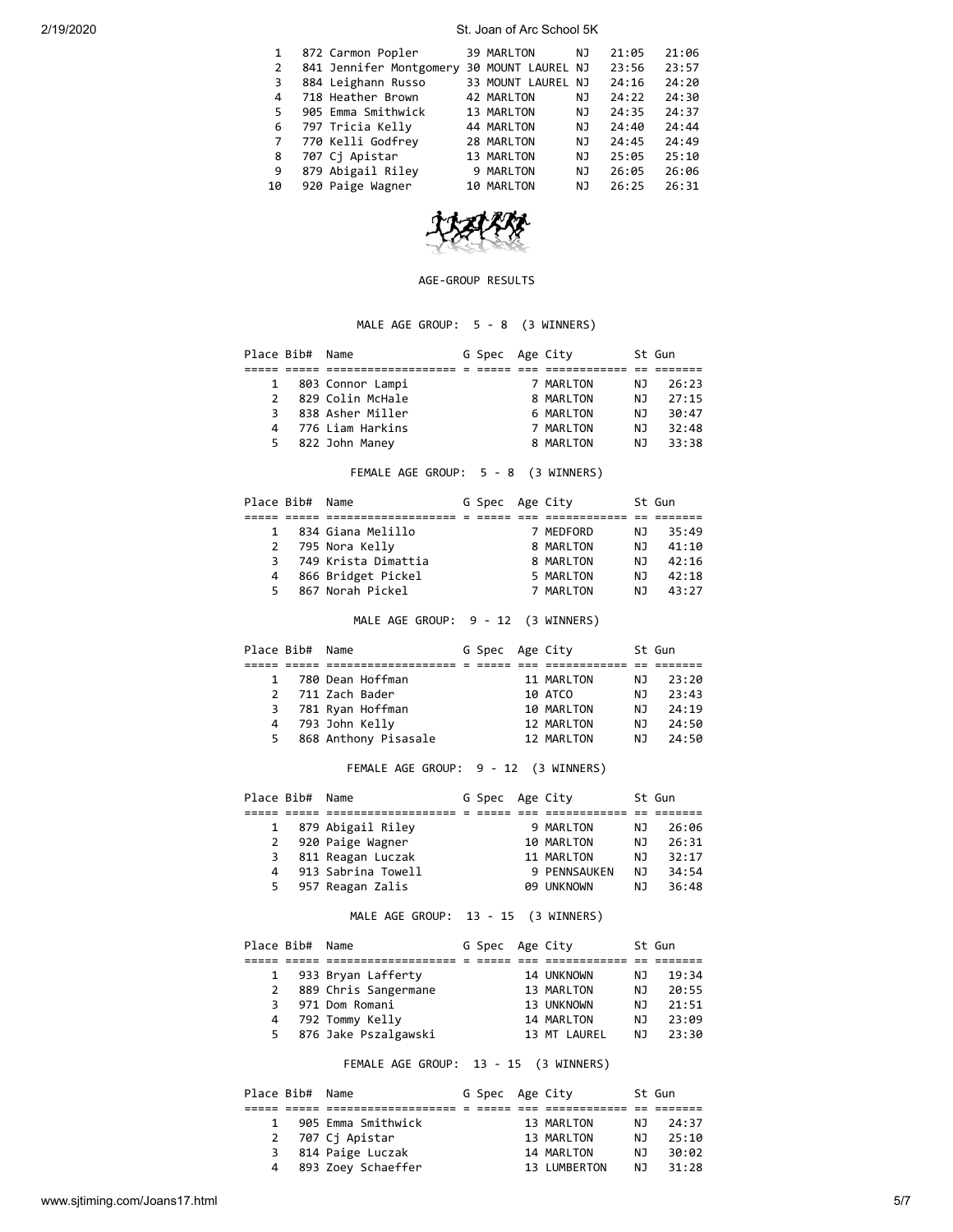| 2/19/2020 |   |                 |                                                                                                                                             |  | St. Joan of Arc School 5K  |      |                |
|-----------|---|-----------------|---------------------------------------------------------------------------------------------------------------------------------------------|--|----------------------------|------|----------------|
|           | 5 |                 | 818 Rebecca Madorno                                                                                                                         |  | 13 MARLTON NJ              |      | 37:39          |
|           |   |                 | MALE AGE GROUP: 16 - 19 (3 WINNERS)                                                                                                         |  |                            |      |                |
|           |   |                 | Place Bib# Name                                                                                                                             |  | G Spec Age City            |      | St Gun         |
|           |   |                 |                                                                                                                                             |  |                            |      |                |
|           |   |                 |                                                                                                                                             |  |                            |      |                |
|           |   |                 |                                                                                                                                             |  |                            |      |                |
|           |   |                 |                                                                                                                                             |  |                            |      |                |
|           |   |                 | FEMALE AGE GROUP: 16 - 19 (3 WINNERS)                                                                                                       |  |                            |      |                |
|           |   |                 | Place Bib# Name<br>G Spec Age City                                                                                                          |  |                            |      | St Gun         |
|           |   |                 | 1 883 Angelique Rudi 17 GLASSBORO                                                                                                           |  |                            |      | NJ 58:33       |
|           |   |                 | FEMALE AGE GROUP: 20 - 29 (1 WINNERS)                                                                                                       |  |                            |      |                |
|           |   |                 | Place Bib# Name G Spec Age City                                                                                                             |  |                            |      | St Gun         |
|           |   |                 |                                                                                                                                             |  |                            |      |                |
|           |   |                 | 1 770 Kelli Godfrey 128 MARLTON NJ 24:49<br>2 820 Stephanie Magee 28 VOORHEES NJ 37:56                                                      |  |                            |      |                |
|           |   |                 | 3 762 Caroline Giblin                                                                                                                       |  | 29 VINCENTOWN              | NJ   | 50:42          |
|           |   |                 | MALE AGE GROUP: 30 - 39 (1 WINNERS)                                                                                                         |  |                            |      |                |
|           |   |                 | Place Bib# Name 6 Spec Age City 5t Gun                                                                                                      |  |                            |      |                |
|           |   |                 |                                                                                                                                             |  |                            |      |                |
|           |   |                 |                                                                                                                                             |  |                            |      | 19:45<br>20:20 |
|           | 3 |                 | 805 Anthony Lauria 1988 32 MARLTON                                                                                                          |  |                            | NJ   | 24:53          |
|           |   |                 | FEMALE AGE GROUP: 30 - 39 (1 WINNERS)                                                                                                       |  |                            |      |                |
|           |   |                 | Place Bib# Name 6 Spec Age City 5t Gun                                                                                                      |  |                            |      |                |
|           |   |                 |                                                                                                                                             |  |                            |      |                |
|           |   |                 |                                                                                                                                             |  |                            |      |                |
|           |   |                 | 1 841 Jennifer Montgomery 30 MOUNT LAUREL NJ 23:57<br>2 884 Leighann Russo 33 MOUNT LAUREL NJ 24:20<br>3 952 Katie Zera 34 UNKNOWN NJ 27:59 |  |                            |      |                |
|           |   |                 |                                                                                                                                             |  |                            |      |                |
|           |   |                 | MALE AGE GROUP: 40 - 49 (1 WINNERS)                                                                                                         |  |                            |      |                |
|           |   |                 | Place Bib# Name 6 Spec Age City 5t Gun                                                                                                      |  |                            |      |                |
|           |   |                 | 1 955 Chris Nestore 43 UNKNOWN NJ 22:32                                                                                                     |  |                            |      |                |
|           | 2 |                 | 800 Leo King                                                                                                                                |  | 46 MARLTON                 | NJ   | 23:10          |
|           |   |                 | 3 713 Bob Bergholtz                                                                                                                         |  | 40 PENNSAUKEN NJ           |      | 25:14          |
|           |   |                 | FEMALE AGE GROUP: 40 - 49 (1 WINNERS)                                                                                                       |  |                            |      |                |
|           |   | Place Bib# Name |                                                                                                                                             |  | G Spec Age City     St Gun |      |                |
|           |   |                 |                                                                                                                                             |  |                            |      | 24:30          |
|           |   |                 |                                                                                                                                             |  |                            |      | 24:44          |
|           |   |                 | 3 807 Carolyn Linden                                                                                                                        |  | 43 MARLTON                 | NJ 1 | 26:37          |
|           |   |                 | MALE AGE GROUP: 50 - 59 (1 WINNERS)                                                                                                         |  |                            |      |                |
|           |   |                 | Place Bib# Name G Spec Age City                                                                                                             |  |                            |      | St Gun         |
|           |   |                 | 1   864  Ken  Picciano                                                                                                                      |  |                            |      |                |
|           |   |                 | 2 962 John Ivan                                                                                                                             |  |                            |      |                |
|           |   |                 | 3 880 Patrick Riley                                                                                                                         |  | 53 MARLTON                 | NJ   | 26:24          |
|           |   |                 | FEMALE AGE GROUP: 50 - 59 (1 WINNERS)                                                                                                       |  |                            |      |                |
|           |   | Place Bib# Name | G Spec Age City                                                                                                                             |  |                            |      | St Gun         |
|           |   |                 | 1 958 Kathy Scian                                                                                                                           |  | 50 UNKNOWN                 |      | NJ 27:43       |
|           |   |                 | 2 882 Linda Rudi                                                                                                                            |  | 50 GLASSBORO               | NJ   | 28:49          |
|           | 3 |                 | 895 Pamela Schroeder                                                                                                                        |  | 51 MARLTON                 | NJ   | 30:15          |
|           |   |                 | MALE AGE GROUP: 60 - 99 (1 WINNERS)                                                                                                         |  |                            |      |                |

Place Bib# Name G Spec Age City St Gun ===== ===== =================== = ===== === ============ == =======